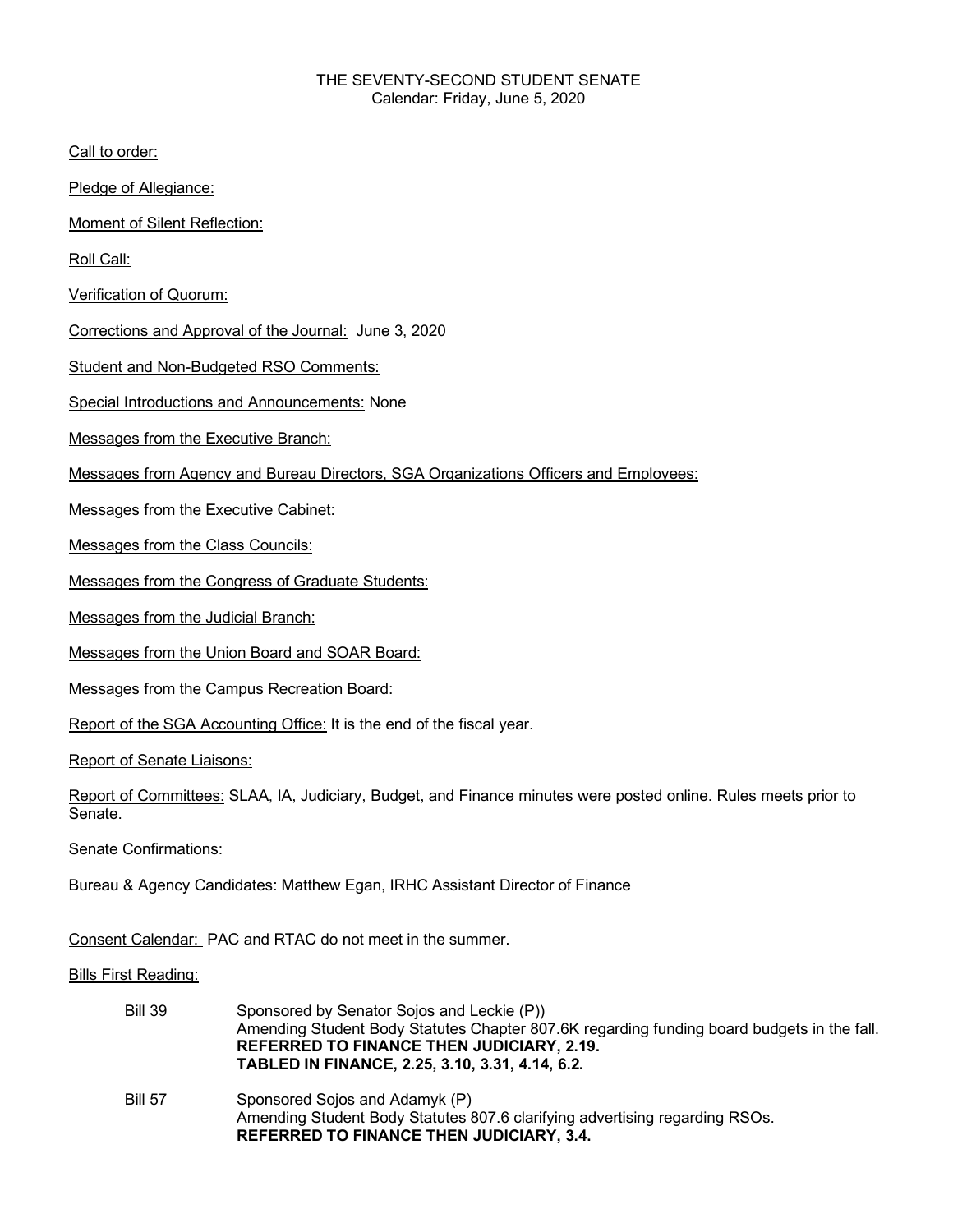- Bill 58 Sponsored by Senator Sojos (P) Amending Student Body Statutes 807.6G clarifying funding to organizations. **REFERRED TO FINANCE THEN JUDICIARY, 3.4. TABLED IN FINANCE, 3.10, 3.31, 4.14, 6.2.**
- Bill 68 Sponsored by Senator Sojos (P) Amending Student Body Statutes Chapter 807.6 regarding RTAC. **REFERRED TO FINANCE, THEN JUDICIARY, 3.11. PASSED IN JUDICIARY OUT OF SEQUENCE, 4.6.**
- Bill 70 Sponsored by Senator Ready (P), Adamyk (Co) A transfer of \$8500 from Senate Projects to New Student & Family Programs to pay for orientation bags. **REFERRED TO SLAA THEN BUDGET, 3.11. AMENDED AND TABLED IN SLAA, 3.30. AMENDED AND PASSED IN SLAA, 4.13. TABLED IN BUDGET, 4.15. WITHDRAWN BY SPONSOR IN BUDGET, 6.2.**
- Bill 71 Sponsored by Senator Ready (P), Adamyk (Co) A transfer of \$8,675 from Executive Projects to New Student & Family Programs to pay for orientation bags. **REFERRED TO BUDGET, 3.11. TABLED IN BUDGET, 3.31, 4.15. WITHDRAWN BY SPONSOR IN BUDGET, 6.2.**
- Bill 72 Sponsored by Senator Primozic (P) Amending Student Body Statutes Chapter 303.2 regarding TLI Leadership. **REFERRED TO IA THEN JUDICIARY, 3.11. PASSED IA, 4.14.**
- Bill 75 Sponsored by Senator Sojos (P) Amending Student Body Statutes Chapter 807.6G regarding travel funding limits. **REFERRED TO FINANCE THEN JUDICIARY, 4.1.**
- Bill 78 Sponsored by Senator Weber (P), Leckie & Slimak (Co) Amending Student Body Statutes Chapter 400.5. **REFERRED TO JUDICIARY, 4.15. WITHDRAWN BY SPONSOR IN COMMITTEE, 6.1.**
- Bill 80 Sponsored by Senator Lavender and Ready (P) Amending Student Body Statutes Chapter 300.4 **REFERRED TO JUDICIARY, 4.15. PASSED THEN TABLED IN JUDICIARY, 6.1.**
- Bill 81 Sponsored by Senator Lavender and Ready (P) Amending Student Body Statutes Chapter 300.5. **Lavender moved to put a bill on first reading, seconded by Leckie, no objections, 4.15. REFERRED TO JUDICIARY, 4.15. PASSED THEN TABLED IN JUDICIARY, 6.1.**
- Bill 82 Sponsored by Senator Lavender and Ready (P) Amending Student Body Statutes Chapters 300-302. **Lavender moved to put a bill on first reading, seconded by Leckie, no objections, 4.15. REFERRED TO JUDICIARY, 4.15. PASSED THEN TABLED IN JUDICIARY, 6.1.**
- Bill 84 Sponsored by Senator Leckie (P) Amending Student Body Statutes Chapter 509 with regards to appointing General Counsel. **REFERRED TO JUDICIARY, 5.20. TABLED IN JUDICIARY, 6.1.**
- Bill 85 Sponsored by Senator Leckie (P), Adamyk, Porter, Murcia, Waters, Kilinc, Martin (Co) Amending Student Body Statutes Chapter 300 with regards to the Attorney General. **REFERRED TO JUDICIARY, 5.20. TABLED IN JUDICIARY, 6.1.**
- Bill 86 Sponsored by Senator Dobson (P), Stinson, and Adams (Co)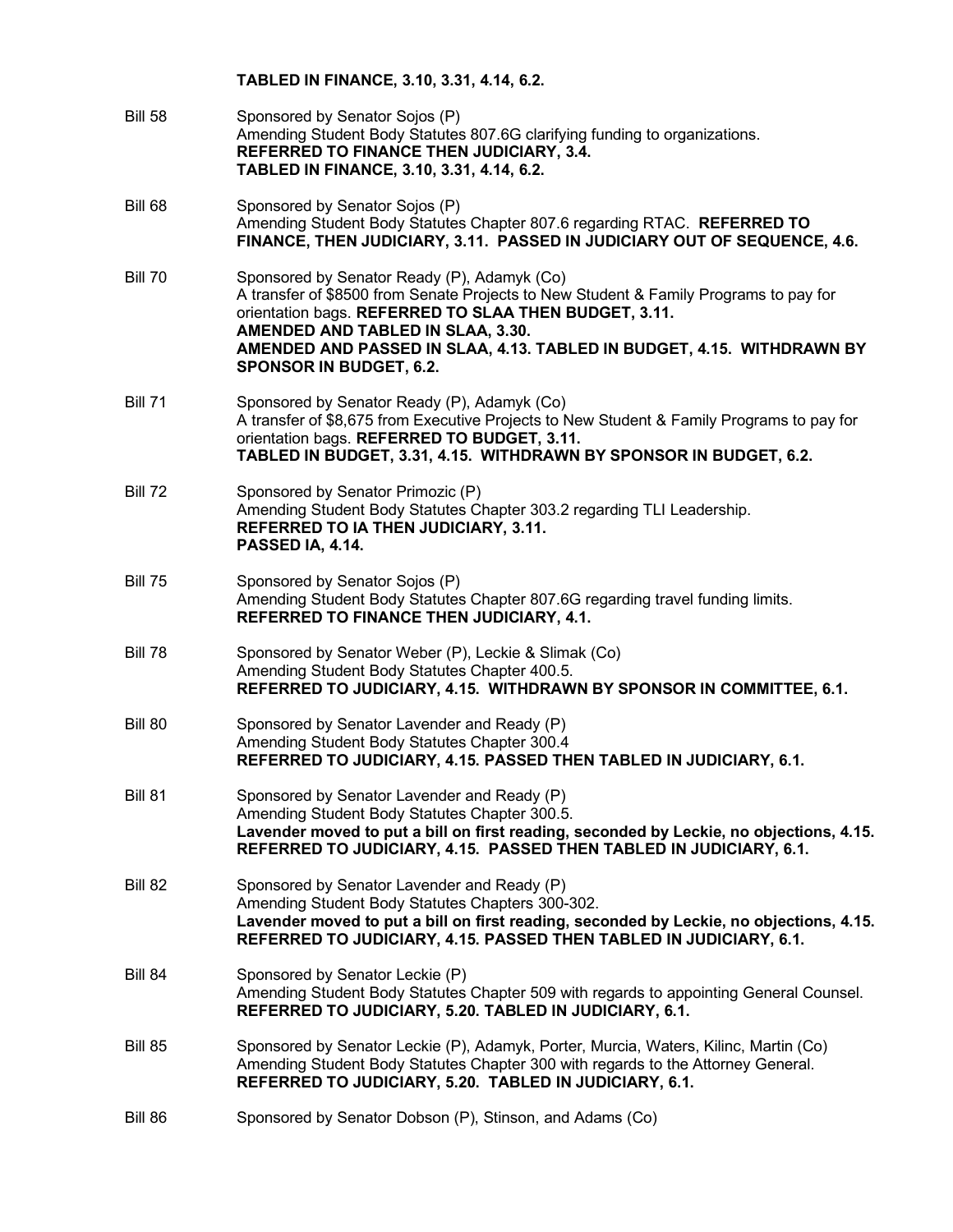Amending Student Body Statutes Chapter 100.5 to add Deputy Treasurer and members of the Executive Office to the list of major positions.

- Bill 87 Sponsored by Senator Ryan (P) Amending Student Body Statutes Chapter 802.4 with regards to Public Advertisement of events.
- Bill 88 Sponsored by Senator Gnanam (P) and Bogle (Co) Amending Student Body Statutes Chapter 207.4 with regards to New Senator Orientation

## Bills Second Reading:

| Bill 62        | Sponsored by Senator Villacorta & Gnanam (P), Murcia (Co)<br>Amending Student Body Statutes Chapter 1005.5 regarding amendments. GNANAM ADDED<br>AS PRIMARY SPONSOR AND MURCIA AS COSPONSOR BY VILLACORTA AND<br>PORTER. REFERRED TO JUDICIARY, 3.4. AMENDED AND PASSED IN JUDICIARY, 3.9.<br>Weber moves to send back to committee, Sojos seconds, Maymon objects. Ready calls the<br>question, England seconds, 29-12-0 REMANDED, 3.11.<br>TABLED IN JUDICIARY, 3.30. TABLED IN JUDICIARY, 4.6. PASSED IN JUDICIARY, 6.1. |
|----------------|-----------------------------------------------------------------------------------------------------------------------------------------------------------------------------------------------------------------------------------------------------------------------------------------------------------------------------------------------------------------------------------------------------------------------------------------------------------------------------------------------------------------------------|
| Bill 66        | Sponsored by Senators Villacorta & Acanda (P)<br>Amending Student Body Statutes Chapter 307 regarding changing the SGA application.<br>REFERRED TO INTERNAL AFFAIRS THEN TO JUDICIARY, 3.4.<br>PASSED IN IA, 3.31. PASSED IN JUDICIARY, 4.6.                                                                                                                                                                                                                                                                                |
| <b>Bill 74</b> | Sponsored by Senator Slimak (P)<br>A transfer of \$4314 from Senate Projects to Facilities for COB tables.<br>REFERRED TO SLAA THEN BUDGET, 3.11.<br>PASSED IN SLAA, 3.30. PASSED IN BUDGET, 3.31.<br>Slimak moves to table until after COVID-19. Murcia seconds.                                                                                                                                                                                                                                                           |
| Bill 77        | Sponsored by Senator Ready (P), Adamyk, Sojos, Weber (Co)<br>A transfer for \$6969 from PAC to Senate Projects.<br>REFERRED TO BUDGET, 4.1. PASSED BUDGET, 4.15.<br>Porter calls the question, Gonzalez seconds, no objections, 43-2-1 PASSED. Later,<br>Lavender moved to reconsider, Leckie seconds, Haslett objects and withdraws. Porter move<br>to remand to committee, Chabot seconds, no objections SENT BACK TO BUDGET, 4.15.<br><b>WITHDRAWN BY SPONSOR IN BUDGET, 6.2.</b>                                        |
| Bill 79        | Sponsored by Senator Lavender and Ready (P)<br>Amending Student Body Statutes Chapter 300.2.<br>REFERRED TO JUDICIARY, 4.15. PASSED IN JUDICIARY, 6.1.                                                                                                                                                                                                                                                                                                                                                                      |
| Bill 83        | Sponsored by Dean (P) and Fahey (Co)<br>An allocation of \$2000 from Senate Projects to the ProfessioNole Clothing Closet.<br>Dean moves to put a bill on first reading, seconded by Gonzalez, no objections, 4.15.<br>REFERRED TO SLAA THEN BUDGET, 4.15. PASSED IN SLAA, 6.1. AMENDED AND<br>PASSED IN BUDGET, 6.2.                                                                                                                                                                                                       |

## Constitutional Amendments:

| Amendment 1 | Sponsored by Senator Leckie (P)                                                |
|-------------|--------------------------------------------------------------------------------|
|             | To create a constitutional review commission in the Student Body Constitution. |

## Resolutions:

Resolution 44 Sponsored by Senator Weber (P), Leckie and Slimak (Co) ] Amending Student Senate Rules of Procedure Chapter 11 regarding Senate voting. **REFERRED TO RULES, 4.15.**